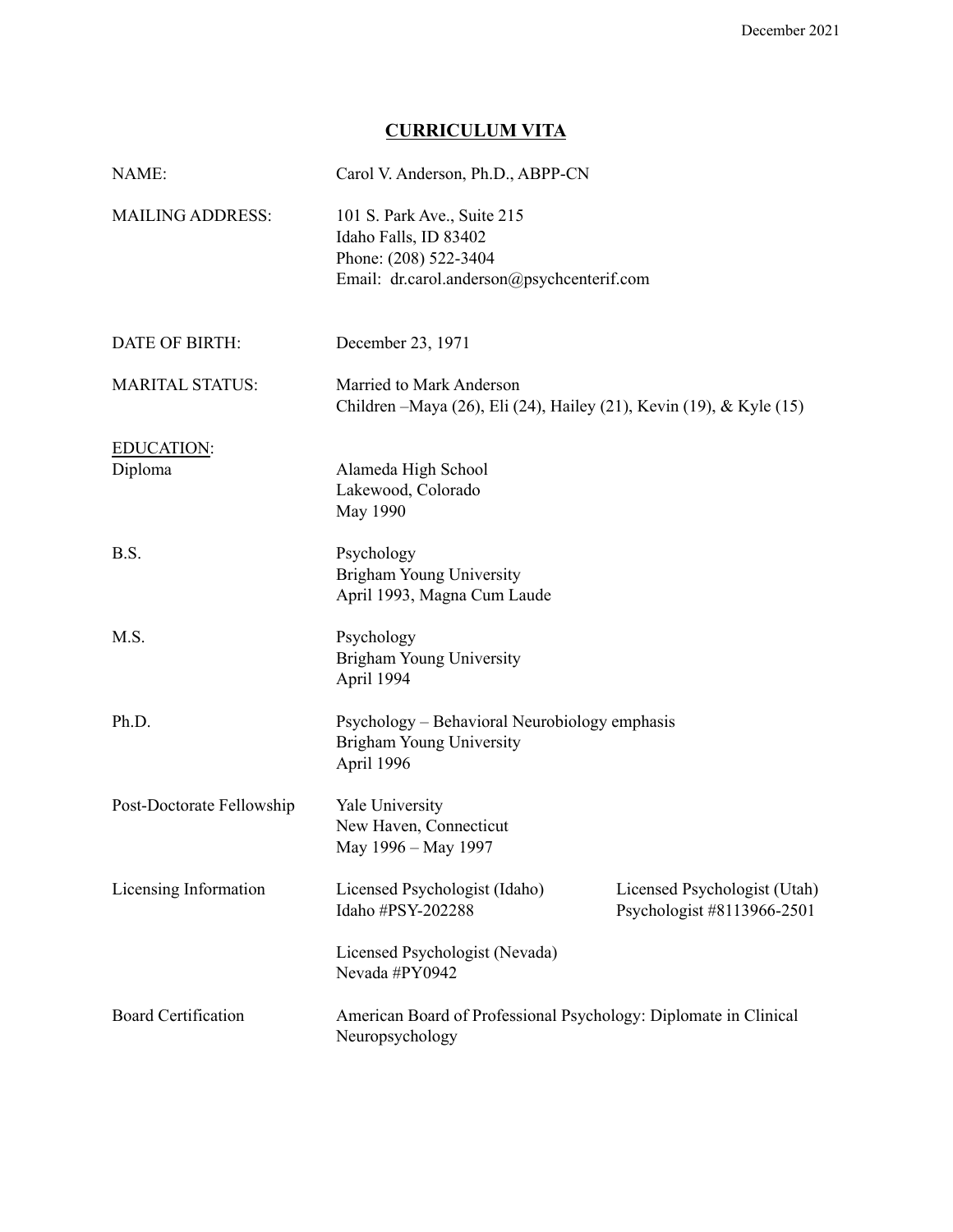| <b>EXPERIENCE:</b>                       |                                                                                                                                                                                               |
|------------------------------------------|-----------------------------------------------------------------------------------------------------------------------------------------------------------------------------------------------|
| May $2007$ – present                     | Clinical & Forensic Neuropsychologist<br>Private Practice<br>Idaho Falls, Idaho<br>Salt Lake City, Utah                                                                                       |
| Jan. 2016 – July 2019                    | National Security Psychological Services<br>Psychologist (Consultant)<br>Albuquerque, New Mexico (base location)                                                                              |
| Aug. 2015                                | Medical Panel, State of Utah Labor Commission, Adjudication Division: Assist<br>Administrative Law Judge in resolving contested Workers' Compensation cases                                   |
| Nov. $2010 - Apr. 2011$                  | Clinical Neuropsychologist (Consultant)<br>Eastern Idaho Regional Medical Center<br>Idaho Falls, Idaho                                                                                        |
| 2006-2007                                | Clinical & Forensic Neuropsychologist<br><b>Creekside Counseling</b><br>Idaho Falls, Idaho                                                                                                    |
| 2001-2006                                | Psychological Assessment (Psychometrist)<br><b>Psychological Services Associates</b><br>Idaho Falls, Idaho                                                                                    |
| 2003-2004<br>2009-2010                   | <b>Adjunct Professor</b><br>Psychology, Child & Family Studies Departments<br>Brigham Young University - Idaho<br>Rexburg, Idaho                                                              |
| 1999-2001                                | Primary Therapist, Crisis Intake Evaluator<br>Pediatric & Adolescent Unit<br>Behavioral Health Center & Emergency Department<br>Eastern Idaho Regional Medical Center<br>Idaho Falls, Idaho   |
| 1998-1999                                | <b>Assistant Professor</b><br><b>Psychology Department</b><br>Weber State University<br>Ogden, Utah                                                                                           |
| 1995-2001                                | <b>Quantitative Neuroimaging Research Scientist</b><br>Home-based business with grants from:<br>Departments of Psychology<br>Brigham Young University, Duke University, Ohio State University |
| 1994-1995<br>1997-1998<br>$\overline{2}$ | Psychological Assessment (Psychometrist)<br>Erin D. Bigler, Ph.D.<br>Salt Lake City, Utah                                                                                                     |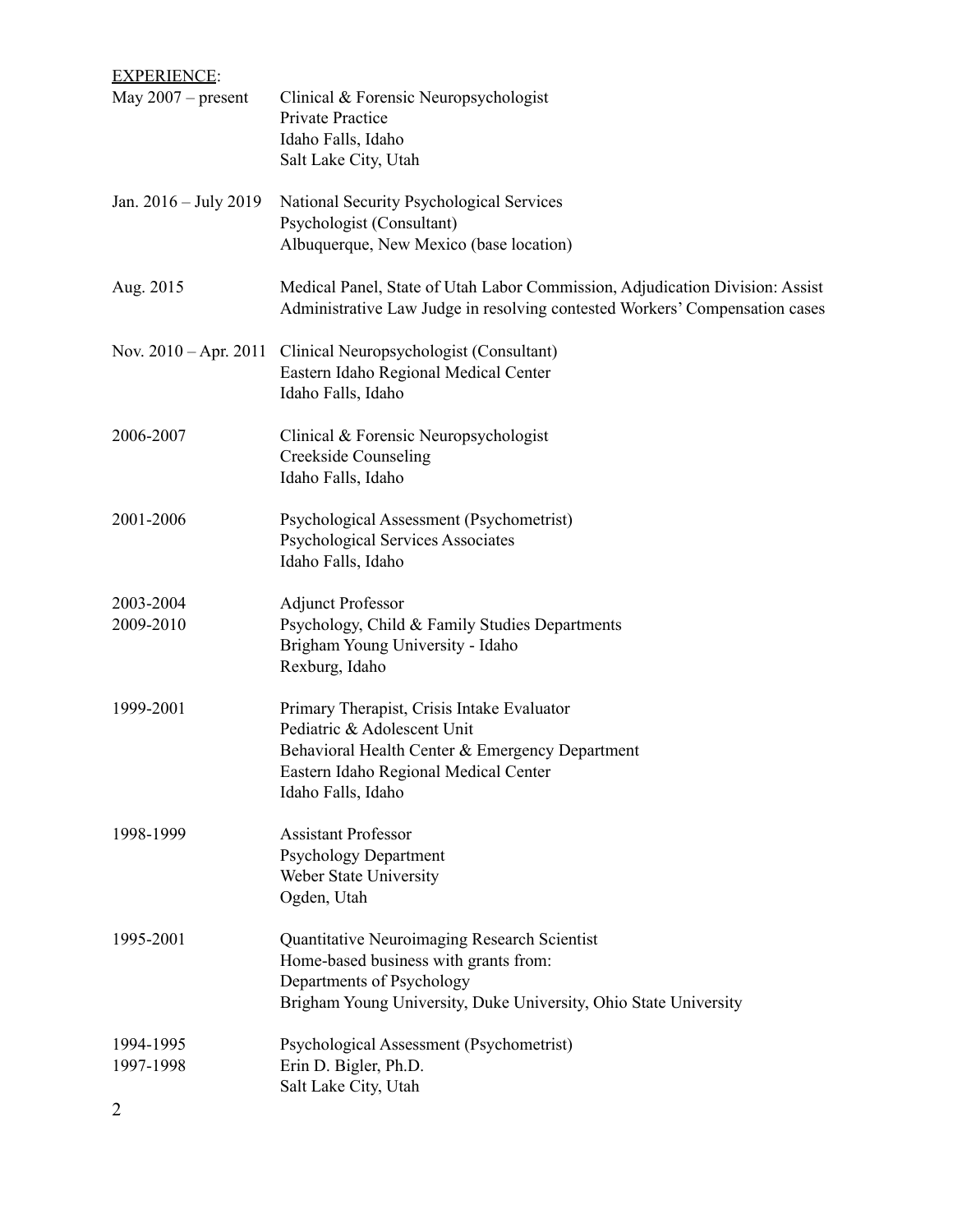1993-1995 Research Assistant Department of Psychology Brigham Young University Provo, Utah

# PUBLICATIONS: **Anderson, C.V.,** Woods, D.M., Bigler, E.D., & Blatter, D.D. (1996). Lesion volume, injury severity, and thalamic integrity following head injury. *Journal of Neurotrauma, 13*(2), 35-40. **Anderson, C.V.**& Bigler, E.D. (1995). Ventricular dilation, cortical atrophy, and neuropsychological outcome following traumatic brain injury. *Journal of Neuropsychiatry and Clinical Neurosciences, 7*(1), 42-48. **Anderson, C.V.,** Bigler, E.D., & Blatter, D.D. (1995). Frontal lobe lesions, diffuse damage, and neuropsychological functioning in traumatic brain-injured patients. *Journal of Clinical and Experimental Neuropsychology 17*, 900-908. **Anderson, C.V.,** Wood, D.M. & Bigler, E.D. (1995). Lesion localization and executive functioning in traumatic brain injured patients (Abstract). *Archives of Clinical Neuropsychology , 10,* 290. **Anderson, C.V.**& Bigler, E.D. (1994). The role of caudate nucleus and corpus callosum atrophy in trauma-induced anterior horn dilation. *Brain Injury, 8*, 565-569. **Anderson, C.V**. & Bigler, E.D. (1994). Ventricular dilation as a predictor of cognitive outcome (Abstract). *Archives of Clinical Neuropsychology, 9*, 106-107. Barker, L.H., Bigler, E.D., Johnson, S.C., **Anderson, C.V.**, Russo, A.A., Boineau, B. & Blatter, D.D. (1999). Polysubstance abuse and traumatic brain injury: Quantitative magnetic resonance imaging and neuropsychological outcome in older adolescents and young adults. *Journal of the International Neuropsychological Society, 5,* 593-608. Bigler, E.D., Tate, D.F., Neeley, E.S., Wolfson, L. J., Miller, M.J., Rice, S.A., Cleavinger, H., **Anderson, C.V**., Coon, H., Ozonoff, S., Johnson, M., Dinh, E., Lu, J., Mc Mahon, W., Lainhart, J.E. (2003) Temporal Lobe, Autism and Macrocephaly, American Journal of Neuroradiology, (24) 2066-2076. Bigler, E.D. **Anderson, C.V**., & Blatter, D.D. (2002). Temporal lobe morphology in normal aging and traumatic brain injury. *American Journal of Neuroradiology, 23* (2), 255-266. Bigler, E.D. Lowry, S.M., **Anderson, C.V**., Johnson, S.C., Terry, J. & Steed, M. (2000). Dementia, quantitative neuroimaging, and apolipoprotein E genotype. *American Journal of Neuroradiology, 21*, 1857-1868.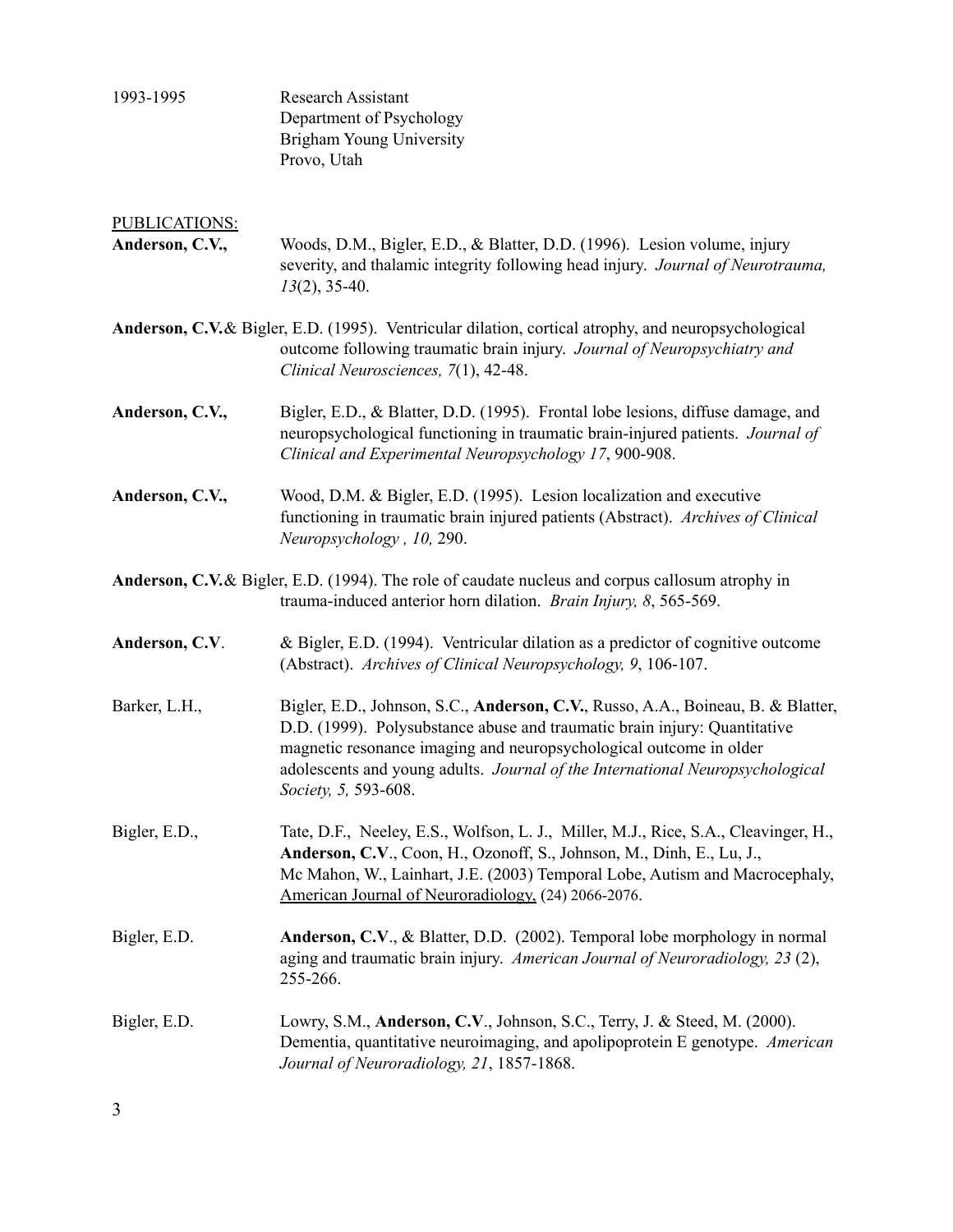| Bigler, E.D.,  | Lowry, C.M., Anderson, C.V., Johnson, S.C., Plassman, B.L, Tschantz, T.,<br>Welsh-Bohmer, K.A., Saunders, A.M., Saunders, &Breitner, J.C.S. (1997). A<br>population-based study of APOE, Alzheimer's disease and quantitative magnetic<br>resonance imaging. Journal of the International Neuropsychological Society, 3,<br>214.       |
|----------------|----------------------------------------------------------------------------------------------------------------------------------------------------------------------------------------------------------------------------------------------------------------------------------------------------------------------------------------|
| Bigler, E.D.,  | Blatter, D.D., Anderson, C.V., Johnson, S.C., Gale, S.D., Hopkins, R.O., &<br>Burnett, B. (1997). Hippocampal Volume in Normal Aging and Traumatic Brain<br>Injury. AJNR American Journal of Neuroradiology 18, 11-23.                                                                                                                 |
| Bigler, E.D.,  | Lowry, C.M., Anderson, C.V., Johnson, S.C., Plassman, B.L., Tschantz, T.,<br>Welsh-Bohmer, K.A., Saunders, A.M., &Breitner, J.C.S. (1997). A<br>population-based study of APOE, Alzheimer's disease and quantitative magnetic<br>resonance imaging (Abstract). Journal of the International Neuropsychological<br>Society. 3 (3), 214. |
| Bigler, E.D.,  | Blatter, D.D., Johnson, S.C., Anderson, C.V., Russo, A.A., Gale, S.D., Ryser,<br>D.K., Macnamara, S.E., & Bailey, B.J. (1996). Traumatic brain injury, alcohol<br>and quantitative neuroimaging: preliminary findings. <i>Brain Injury</i> , $10(3)$ ,<br>197-206.                                                                     |
| Bigler, E.D.,  | Johnson, S.C., Anderson, C.V., Blatter, D.D., Gale, S.D., Russo, A.A., Ryser<br>D.K., Macnamara, S.E., Bailey, B.J., Hopkins, R.O.&Abildskov, T.J. (1996).<br>Traumatic brain injury and memory: The role of hippocampal atrophy.<br>Neuropsychology, 10, 333-342.                                                                     |
| Bigler, E.D.,  | Johnson, S.C., Anderson, C.V., Gale, S.D., & Blatter, D.D. (1996). Brain<br>morphology and neuropsychological relationships: Time post injury (Abstract).<br>Journal of the International Neuropsychological Society, 1, 16.                                                                                                           |
| Blatter, D.D., | Bigler, E.D., Gale, S.D., Johnson, S.C., Anderson, C.V., Burnett, B.M., Ryser,<br>D., Macnamara, S.E., & Bailey, B.J. (1997). MR-based brain and cerebrospinal<br>fluid measurement after traumatic brain injury: Correlation with<br>neuropsychological outcome. American Journal of Neuroradiology, 18, 1-10.                        |
| Blatter, D.D., | Bigler, E.D., Gale, S.D., Johnson, S.C., Anderson, C.V., Burnett, B.M., Parker,<br>N., Kurth, S. & Horn, S. (1995). Quantitative volumetric analysis of brain MRI:<br>Normative database spanning five decades (16-65). American Journal of<br>Neuroradiology, 16, 241-251.                                                            |
| Connor, P.D.,  | Gale, S.D., Johnson, S.C., Anderson, C.V., Bigler, E.D. & Blatter, D.D. (1995).<br>Cingulate degeneration following traumatic brain injury: Quantitative<br>neuroimaging, memory and executive functions (Abstract). Journal of the<br>International Neuropsychological Society, 1 (2), 174.                                           |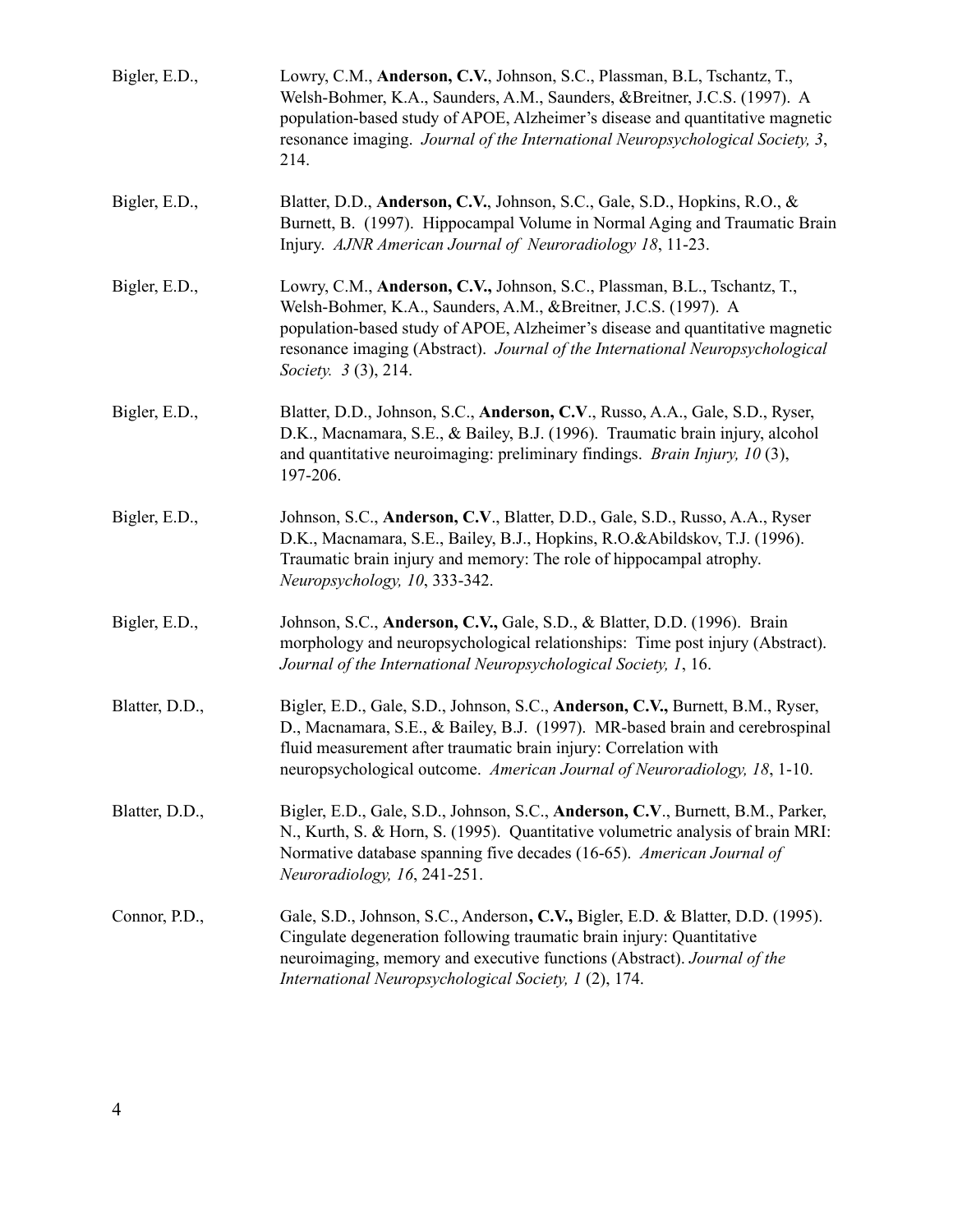| Hopkins, R.O.,  | Abildskov, T.J., Bigler, E.D., Gale, S.D., Johnson, S.C., Anderson, C.V., Blatter,<br>D.D., & Weaver, L.K. (1996). Three-dimensional image analysis of hippocampal<br>atrophy and neuropathological changes following anoxia (Abstract). Society, 1,<br>34.                                                                                                                                                        |
|-----------------|--------------------------------------------------------------------------------------------------------------------------------------------------------------------------------------------------------------------------------------------------------------------------------------------------------------------------------------------------------------------------------------------------------------------|
| Hopkins, R.O.,  | Gale, S.D., Johnson, S.C., Anderson, C.V., Bigler, E.D., Blatter, D.D. & Weaver,<br>L.K. (1995). A case study in review: Severe anoxia with and without<br>concomitant brain atrophy and neuropsychological impairments. Journal of the<br>International Neuropsychological Society, 1, 501-509.                                                                                                                   |
| Johnson, S.C.,  | Anderson, C.V., Bigler, E.D. & Blatter, D.D. (1997). Logical memory versus<br>verbal paired associate learning and hippocampal volume in a sample of male<br>closed head injury patients (Abstract). Journal of the International<br>Neuropsychological Society, 3 (1), 54.                                                                                                                                        |
| Mueller, R.M.,  | Russo, A.A., Barker, L.H., Lajiness-O'Neil, R., Johnson, S., Anderson, C.V.,<br>Norman, M.A., Sephton, S., Primus, E., Bigler, E.D., & Reynolds, C.R. (1995).<br>Memory testing and memory for sentences: Concurrent and construct validity of<br>the Test of Memory and Learning (TOMAL) Utilizing the Wechsler Memory<br>Scale-Revised (WMS-R) (Abstract). Archives of Clinical Neuropsychology, 10,<br>369-370. |
| Peterson, B.S., | Staib, L., Scahill, L., Zhang, H., Anderson C.V., Leckman, J.F., Cohen, D.J.,<br>Gore, J.C., Albert, J., & Webster, R. (2001). Regional brain and ventricular<br>volumes in Tourette Syndrome, Archives of General Psychiatry, 58, 427-440.                                                                                                                                                                        |
| Plassman, B.L., | Welsh, K.A., Bigler, E.D., Johnson, S.C., Anderson, C.V., Helms, M.J.,<br>Saunders, A.M., Breitner, J.C.S. (1997). Apolipoprotein E _4 allele and<br>hippocampal volume in twins with normal cognition. Neurology, 48, 985-989.                                                                                                                                                                                    |
| Plassman, B.L., | Welsh, K.A., Bigler, E.D., Johnson, S.C., Anderson, C.V., Simons, M.E.,<br>Helms, M.J., &Breitner, J.C.S. (1997). Similarity in brain volumes of aging<br>monozygotic twins (Abstract). JINS, 3(1), 68-69.                                                                                                                                                                                                         |
| Plassman, B.L., | Welsh, K.A., Abildskov, T., Johnson, S.C., Anderson, C.V., Bigler, E.D.,<br>&Breitner, J.C. (1995). Merging methods: MRI volumetric studies in twin pairs<br>discordant for Alzheimer's Disease (Abstract). Archives of Clinical<br>Neuropsychology, 10, 377.                                                                                                                                                      |
| Porter, S.S.,   | Anderson, C.V., & Bigler, E.D. (1995). Changes in medial temporal lobe and<br>neuropsychological outcome of thirty-five traumatically brain-injured patients<br>(Abstract). Archives of Clinical Neuropsychology, 10, 377-378.                                                                                                                                                                                     |
| Primus, E.A.,   | Bigler, E.D., Anderson, C.V., Johnson, S.C., & Mueller, R.M. (1997).<br>Subcortical dementia symptoms and corpus striatum degeneration following<br>traumatic brain injury (TBI): a quantitative analysis of magnetic resonance<br>imaging (MRI) and neuropsychological assessment (Abstract). JINS, 3(1), 3.                                                                                                      |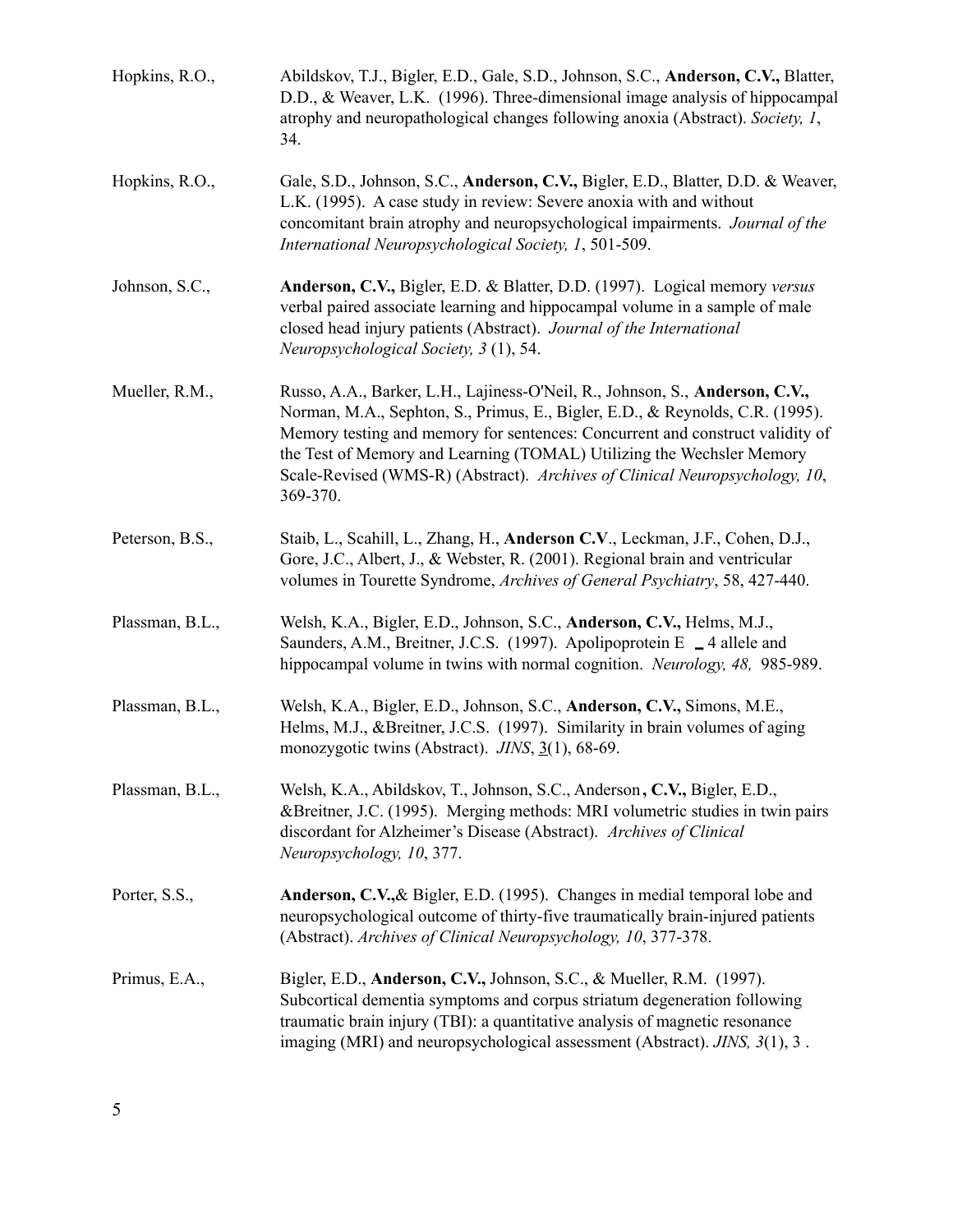| Primus, E.A.,       | Bigler, E.D., <b>Anderson, C.V.</b> , Johnson, S.C., Mueller, R.M. & Blatter, D. (1997).<br>Corpus striatum and traumatic brain injury. <i>Brain Injury</i> , <i>II</i> (8), 577-586.                                                                                                                                                                                                      |
|---------------------|--------------------------------------------------------------------------------------------------------------------------------------------------------------------------------------------------------------------------------------------------------------------------------------------------------------------------------------------------------------------------------------------|
| Russo, A.A.,        | Barker, L.H., Mueller, R.M., Lajiness-O'Neil, R., Johnson, S., Anderson, C.V.,<br>Norman, M.A., Sephton, S., Primus, E., Bigler, E.D. & Reynolds, C.R. (1995).<br>Memory and digit span: Concurrent and construct validity of the Test of Memory<br>and Learning (TOMAL) utilizing the Wechsler Memory Scale-Revised (WMS-R)<br>(Abstract). Archives of Clinical Neuropsychology, 10, 386. |
| Russo, A.A.,        | Johnson, S.C., Ryser, D., MacNamara, S., Bailey, B., Icke, W., Blatter, D., Gale,<br>S., Anderson, C.V. & Bigler, E.D. (1995). Functional assessment following<br>traumatic brain injury: Correlations of the DRS, FIM, and MRI (Abstract).<br>Journal of the International Neuropsychological Society, 1, 121.                                                                            |
| <b>BOOK CHAPTER</b> |                                                                                                                                                                                                                                                                                                                                                                                            |

Blatter, D.D., Bigler, E.D., Johnson, C.S., **Anderson, C.V**, Gale, S.D. (1996). A normative database from magnetic resonance imaging. In E.D. Bigler, Neuroimaging I: Basic science. New York and London: Plenum Press.

ACADEMIC COURSES TAUGHT: Introduction to Psychology Biopsychology Research Design & Analysis Introduction to Statistics for the Behavioral Sciences Experimental Psychology: Research Design Child Development Theories and Practice of Counseling

### TRAINING SEMINARS & PAPER PRESENTATIONS:

| Anderson, C.V. | (1997). Basic Neuroanatomy. Yale University. New Haven, CT. Training<br>Seminar for graduate students, research assistants, and medical students.                                                                                                                             |
|----------------|-------------------------------------------------------------------------------------------------------------------------------------------------------------------------------------------------------------------------------------------------------------------------------|
| Anderson, C.V. | & Bigler, E.D. (1993, October). Ventricular dilation, cortical atrophy in<br>neuropsychological outcome following traumatic brain injury. Intermountain<br>Neuroscience Chapter Meeting of the Society for Neuroscience, U of Utah, UT.                                       |
| Blatter, D.D., | Bigler, E.D., Ryser, D.K., Gale, S.D., Johnson, S.C., Anderson, C.V., et al.<br>Correlation of The Functional Outcome Measure (FIM) with Quantitative and<br>Semi-quantitative Analysis of MRI Following Traumatic Brain Injury (TBI).<br>American Society of Neuroradiology. |
| Porter, S.,    | Anderson, C.V. & Bigler, E.D. (1993, October). A serial study of hippocampal<br>atrophy in neuropsychological outcome of 35 traumatically brain injured patients.<br>Intermountain Neuroscience Chapter Meeting of the Society for Neuroscience,<br>University of Utah, UT.   |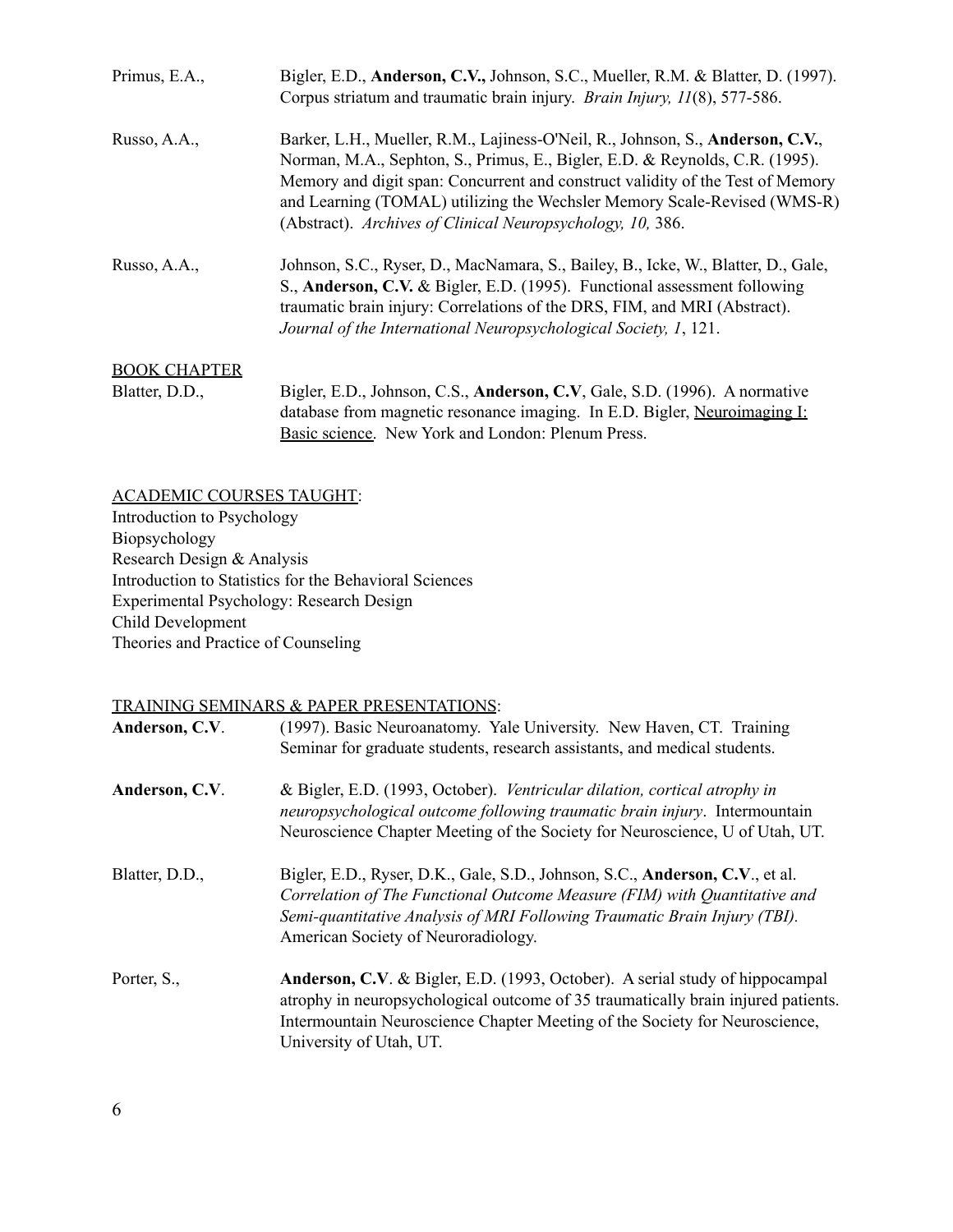#### HONOR SOCIETY MEMBERSHIPS AND SCHOLARSHIPS:

Golden Key National Honor Society: 1993 Phi Kappa Phi: 1993 Edwin S. Hinckley Scholarship: 1992-1993 Brigham Young University Academic Scholarships: 1990-1993 First Bank Scholarship: 1990 Colonel Ben Lester Memorial Scholarship: 1990

### VOLUNTEER POSITIONS:

Camp Magical Moments, Volunteer Psychologist and Board Member: Involves participation in annual SIBS Camp (for siblings of children with cancer) and annual MOMS Retreat.

Save Somebuddy, Previously on Board of Directors; I currently serve as a Consultant.

DEPOSITION LISTING (Last 4 years):

- 1. Bruce Winder & Kristin Winder v. Rigging Farms, Inc.'s & Ruan George Kanes'. Case No. CV-2014-289. Idaho (1/10/17).
- 2. Daniel Lockhart Turner v. Casey Brown Trucking, John Doe Motor Carriers, & John Doe Insurance Companies. Civil Action No. 1:16-CV-00364. (1/19/17).
- 3. Richard and Elisha Brakefield (Holly & Shelby Brakefield) v. Choice Hotels International, et al. 60CV-13-1435. (5/5/17).
- 4. John Henry Seyfang, IV and J.H.S., a minor child v. Dreamhome Restoration, LLC. Civil Action No. 16-CV-254-J. (4/17/18) Tyson Logan (plaintiff).
- 5. Ryan Johnson vs. Scott Dodds and Dodds Chiropractic, Case No. CV 42-17-4419 (8/17/18) Joe Rockstahl (plaintiff).
- 6. Thomas George Stockwell vs. Pacific Minerals Inc., Case No. CV-17-381-J. (10/22/18). Meyer, Stepans & Schaffer (plaintiff).
- 7. Jeffrey E. Timmerman v. Gabriel Draney Lefevre & Tyler Vance Schwab, Case No. CV-2018-43-DC. (1/4/19). Jack Edwards (plaintiff).
- 8. Awyana Guerrero-Ponciano vs. Alarm System Case No. CV-2017-4332. (5/16/19). Ryan Lewis (plaintiff).
- 9. Elisa Sales & Edgar Sales vs. Summerlin Hospital & Medical Center, et. al Case No. A-17-758060-C. (5/28/19). Carol Hay (plaintiff).
- 10. Thomas Allt v. Tim J. George & Travelcenters of America, Inc. Case No.: CV-19-98-M-DLC. (6/17/20). Craig Daue (plaintiff).
- 11. Eric Stopper & Jordan Kamali'i Delos Santos Stopper & G.S., a minor child v. IHC Health Services, Inc., et al., Case No. 190300142. (11/10/20). Lynn Harris (plaintiff).
- 12. Nicole Limon v. Tony Stephens, et al. Case No. A-19-794326-C. (11/24/20). Joshua Benson (plaintiff).
- 13. Ethan Crick v. In-N-Out Burgers & Raising Cane's Restaurants LLC. Case No.: A-18-781174-C. (1/25/21) The Galliher Law Firm (plaintiff).
- 14. Penny L. Pennell v. Andrew J. Scheller & Cami J. Scheller. Case No. CV01-19-16989. (3/10/21). Emma C. Nowacki (defendant).
- 15. Curtis & Veronica Lowe v. Renny Harvey & Derrick Joseph. Case No.:20-CV-88-NDF. (7/19/21). Erin E. Berry.
- 16. Brianna Black-White v. Donald Dunn & Does I-X. Case No.: A-20-815783-C. (9/8/21). Rodolfo Gonzalez (plaintiff).
- 17. Talia Wise v. Six Flags, et al. Case No.: BC679307. (9/21/21). Andre Lagomarsino (plaintiff).

<sup>7</sup>